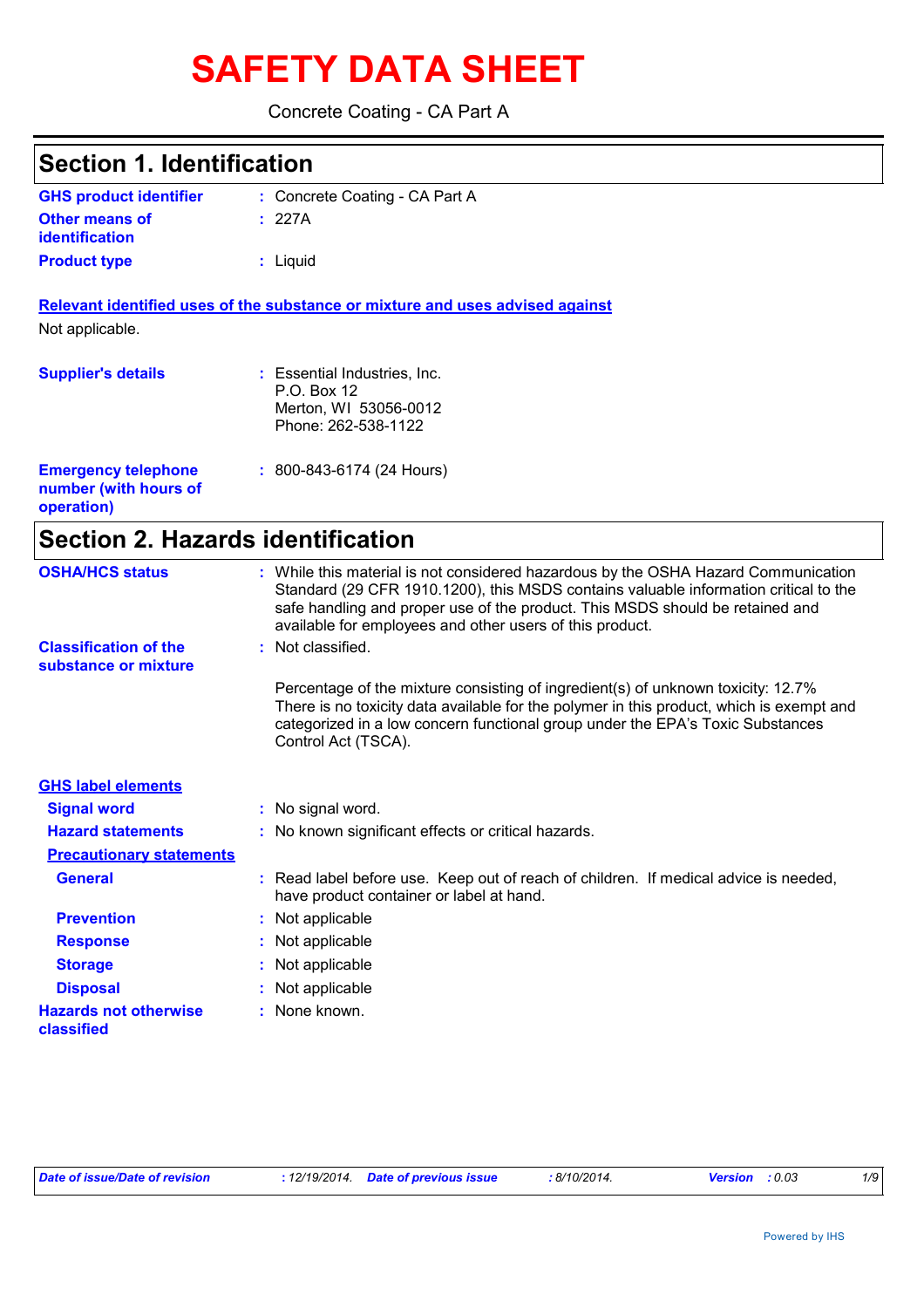### **Section 3. Composition/information on ingredients**

#### **Other means of identification Substance/mixture**

**:** Mixture

**:** Not available

#### **CAS number/other identifiers**

| <b>CAS number</b>   | : Not applicable |
|---------------------|------------------|
| <b>Product code</b> | : 227A           |

Any concentration shown as a range is to protect confidentiality or is due to batch variation.

**There are no ingredients present which, within the current knowledge of the supplier and in the concentrations applicable, are classified as hazardous to health or the environment and hence require reporting in this section. Occupational exposure limits, if available, are listed in Section 8.**

### **Section 4. First aid measures**

#### **Description of necessary first aid measures**

| <b>Eye contact</b>  | : Immediately flush eyes with plenty of water, occasionally lifting the upper and lower<br>eyelids. Check for and remove any contact lenses. Get medical attention if irritation<br>occurs.                                                                                                                                                            |
|---------------------|--------------------------------------------------------------------------------------------------------------------------------------------------------------------------------------------------------------------------------------------------------------------------------------------------------------------------------------------------------|
| <b>Inhalation</b>   | : Remove victim to fresh air and keep at rest in a position comfortable for breathing. Get<br>medical attention if symptoms occur.                                                                                                                                                                                                                     |
| <b>Skin contact</b> | : Flush contaminated skin with plenty of water. Remove contaminated clothing and<br>shoes. Get medical attention if symptoms occur.                                                                                                                                                                                                                    |
| <b>Ingestion</b>    | : Wash out mouth with water. Remove victim to fresh air and keep at rest in a position<br>comfortable for breathing. If material has been swallowed and the exposed person is<br>conscious, give small quantities of water to drink. Do not induce vomiting unless<br>directed to do so by medical personnel. Get medical attention if symptoms occur. |

#### **Most important symptoms/effects, acute and delayed**

| <b>Potential acute health effects</b> |                                                                                                                                |
|---------------------------------------|--------------------------------------------------------------------------------------------------------------------------------|
| Eye contact                           | : No known significant effects or critical hazards.                                                                            |
| <b>Inhalation</b>                     | : No known significant effects or critical hazards.                                                                            |
| <b>Skin contact</b>                   | : No known significant effects or critical hazards.                                                                            |
| <b>Ingestion</b>                      | : No known significant effects or critical hazards.                                                                            |
| <b>Over-exposure signs/symptoms</b>   |                                                                                                                                |
| Eye contact                           | : No specific data.                                                                                                            |
| <b>Inhalation</b>                     | : No specific data.                                                                                                            |
| <b>Skin contact</b>                   | : No specific data.                                                                                                            |
| <b>Ingestion</b>                      | : No specific data.                                                                                                            |
|                                       |                                                                                                                                |
|                                       | Indication of immediate medical attention and special treatment needed, if necessary                                           |
| <b>Notes to physician</b>             | : Treat symptomatically. Contact poison treatment specialist immediately if large<br>quantities have been ingested or inhaled. |
| <b>Specific treatments</b>            | : No specific treatment.                                                                                                       |
| <b>Protection of first-aiders</b>     | : No action shall be taken involving any personal risk or without suitable training.                                           |

#### **See toxicological information (Section 11)**

| Date of issue/Date of revision | : 12/19/2014 Date of previous issue | 8/10/2014. | <b>Version</b> : 0.03 | 2/9 |
|--------------------------------|-------------------------------------|------------|-----------------------|-----|
|                                |                                     |            |                       |     |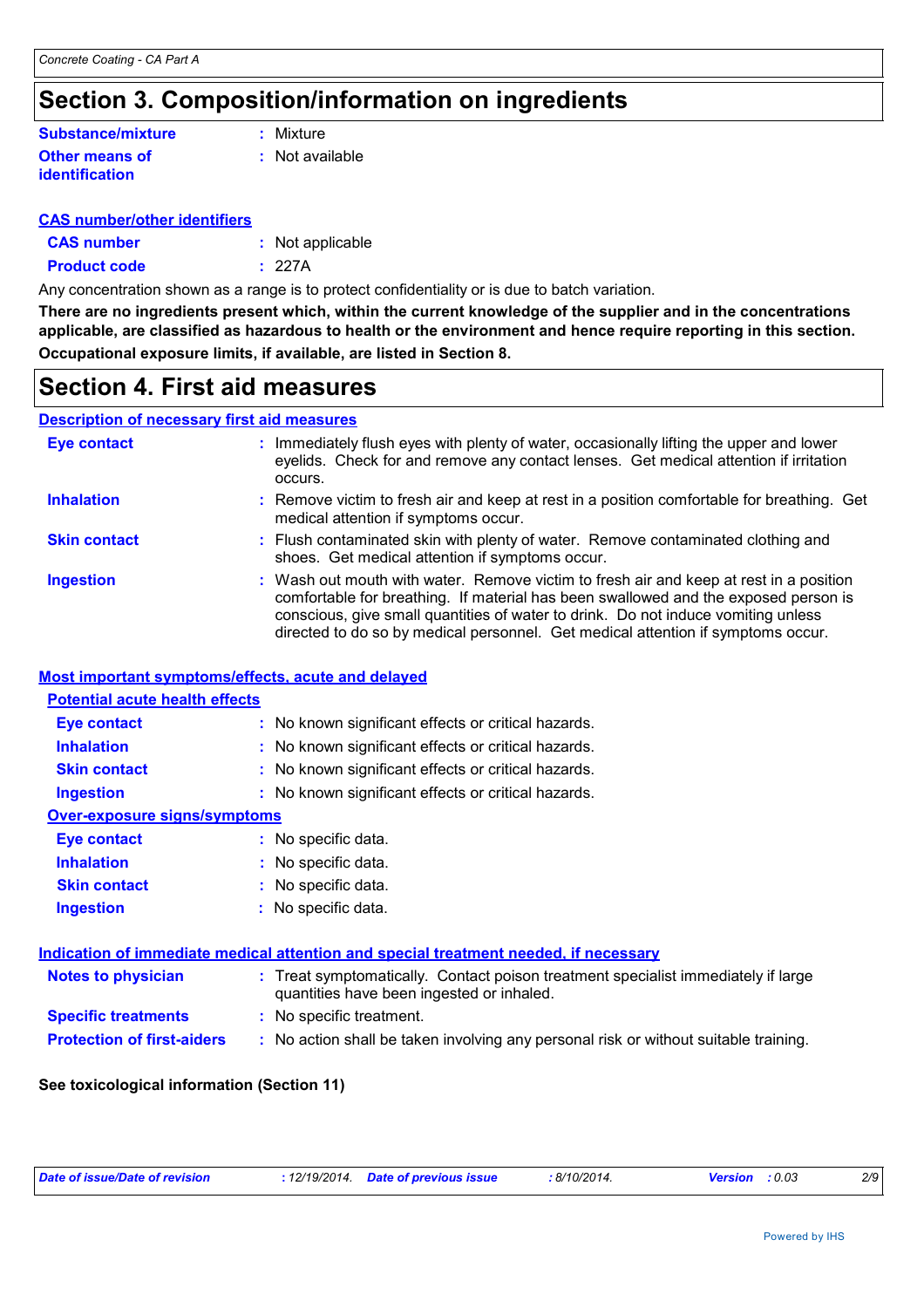### **Section 5. Fire-fighting measures**

| <b>Extinguishing media</b>                               |                                                                                                                                                                                                     |
|----------------------------------------------------------|-----------------------------------------------------------------------------------------------------------------------------------------------------------------------------------------------------|
| <b>Suitable extinguishing</b><br>media                   | : Use an extinguishing agent suitable for the surrounding fire.                                                                                                                                     |
| <b>Unsuitable extinguishing</b><br>media                 | : None known.                                                                                                                                                                                       |
| <b>Specific hazards arising</b><br>from the chemical     | : In a fire or if heated, a pressure increase will occur and the container may burst.                                                                                                               |
| <b>Hazardous thermal</b><br>decomposition products       | : Decomposition products may include the following materials:<br>carbon dioxide<br>carbon monoxide                                                                                                  |
| <b>Special protective actions</b><br>for fire-fighters   | : Promptly isolate the scene by removing all persons from the vicinity of the incident if<br>there is a fire. No action shall be taken involving any personal risk or without suitable<br>training. |
| <b>Special protective</b><br>equipment for fire-fighters | : Fire-fighters should wear appropriate protective equipment and self-contained breathing<br>apparatus (SCBA) with a full face-piece operated in positive pressure mode.                            |

### **Section 6. Accidental release measures**

| <b>Personal precautions, protective equipment and emergency procedures</b> |                                                                                                                                                                                                                                                                                                                                                                                                                                                                                                                                                                                          |  |  |  |
|----------------------------------------------------------------------------|------------------------------------------------------------------------------------------------------------------------------------------------------------------------------------------------------------------------------------------------------------------------------------------------------------------------------------------------------------------------------------------------------------------------------------------------------------------------------------------------------------------------------------------------------------------------------------------|--|--|--|
| For non-emergency<br>personnel                                             | : No action shall be taken involving any personal risk or without suitable training.<br>Evacuate surrounding areas. Keep unnecessary and unprotected personnel from<br>entering. Do not touch or walk through spilled material. Put on appropriate personal<br>protective equipment.                                                                                                                                                                                                                                                                                                     |  |  |  |
| For emergency responders :                                                 | If specialised clothing is required to deal with the spillage, take note of any information<br>in Section 8 on suitable and unsuitable materials. See also the information in "For non-<br>emergency personnel".                                                                                                                                                                                                                                                                                                                                                                         |  |  |  |
| <b>Environmental precautions</b>                                           | : Avoid dispersal of spilled material and runoff and contact with soil, waterways, drains<br>and sewers. Inform the relevant authorities if the product has caused environmental<br>pollution (sewers, waterways, soil or air).                                                                                                                                                                                                                                                                                                                                                          |  |  |  |
| Methods and materials for containment and cleaning up                      |                                                                                                                                                                                                                                                                                                                                                                                                                                                                                                                                                                                          |  |  |  |
| <b>Small spill</b>                                                         | : Stop leak if without risk. Move containers from spill area. Dilute with water and mop up<br>if water-soluble. Alternatively, or if water-insoluble, absorb with an inert dry material and<br>place in an appropriate waste disposal container. Dispose of via a licensed waste<br>disposal contractor.                                                                                                                                                                                                                                                                                 |  |  |  |
| <b>Large spill</b>                                                         | Stop leak if without risk. Move containers from spill area. Prevent entry into sewers,<br>water courses, basements or confined areas. Wash spillages into an effluent treatment<br>plant or proceed as follows. Contain and collect spillage with non-combustible,<br>absorbent material e.g. sand, earth, vermiculite or diatomaceous earth and place in<br>container for disposal according to local regulations (see Section 13). Dispose of via a<br>licensed waste disposal contractor. Note: see Section 1 for emergency contact<br>information and Section 13 for waste disposal. |  |  |  |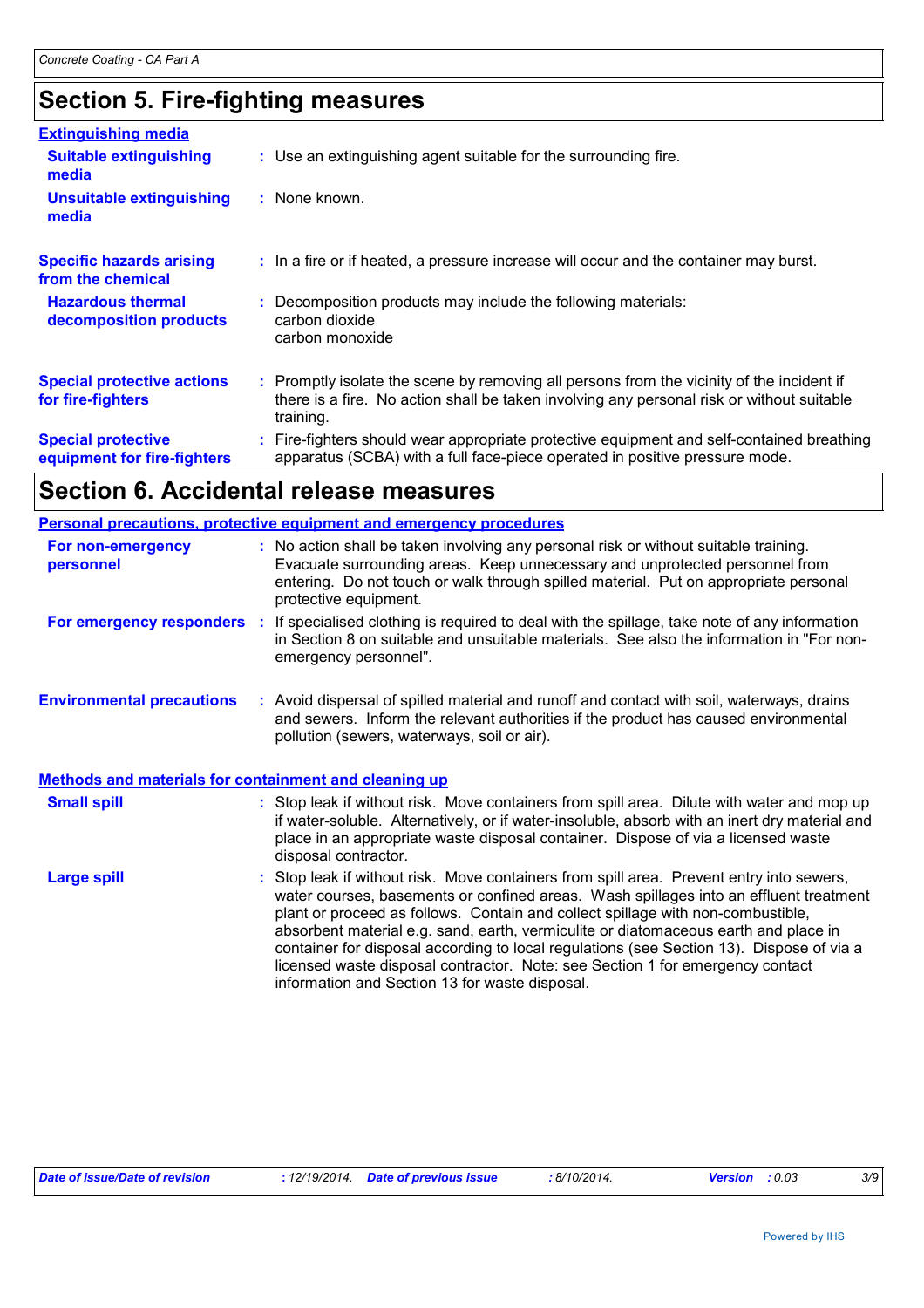### **Section 7. Handling and storage**

| <b>Precautions for safe handling</b>                                             |                                                                                                                                                                                                                                                                                                                                                                                                                                                                                              |
|----------------------------------------------------------------------------------|----------------------------------------------------------------------------------------------------------------------------------------------------------------------------------------------------------------------------------------------------------------------------------------------------------------------------------------------------------------------------------------------------------------------------------------------------------------------------------------------|
| <b>Protective measures</b>                                                       | : Put on appropriate personal protective equipment (see Section 8).                                                                                                                                                                                                                                                                                                                                                                                                                          |
| <b>Advice on general</b><br>occupational hygiene                                 | Eating, drinking and smoking should be prohibited in areas where this material is<br>handled, stored and processed. Workers should wash hands and face before eating,<br>drinking and smoking. Remove contaminated clothing and protective equipment before<br>entering eating areas. See also Section 8 for additional information on hygiene<br>measures.                                                                                                                                  |
| <b>Conditions for safe storage,</b><br>including any<br><b>incompatibilities</b> | : Store in accordance with local regulations. Store in original container protected from<br>direct sunlight in a dry, cool and well-ventilated area, away from incompatible materials<br>and food and drink. Keep container tightly closed and sealed until ready for use.<br>Containers that have been opened must be carefully resealed and kept upright to<br>prevent leakage. Do not store in unlabeled containers. Use appropriate containment to<br>avoid environmental contamination. |

## **Section 8. Exposure controls/personal protection**

#### **Control parameters Occupational exposure limits**

None.

| <b>Appropriate engineering</b>                   | : Good general ventilation should be sufficient to control worker exposure to airborne                                                                                                                                                                                                                                          |
|--------------------------------------------------|---------------------------------------------------------------------------------------------------------------------------------------------------------------------------------------------------------------------------------------------------------------------------------------------------------------------------------|
| <b>controls</b>                                  | contaminants.                                                                                                                                                                                                                                                                                                                   |
| <b>Environmental exposure</b><br><b>controls</b> | : Emissions from ventilation or work process equipment should be checked to ensure<br>they comply with the requirements of environmental protection legislation. In some<br>cases, fume scrubbers, filters or engineering modifications to the process equipment<br>will be necessary to reduce emissions to acceptable levels. |

#### **Individual protection measures**

| <b>Hygiene measures</b>        | : Wash hands, forearms and face thoroughly after handling chemical products, before<br>eating, smoking and using the lavatory and at the end of the working period.<br>Appropriate techniques should be used to remove potentially contaminated clothing.<br>Wash contaminated clothing before reusing. Ensure that eyewash stations and safety<br>showers are close to the workstation location. |     |
|--------------------------------|---------------------------------------------------------------------------------------------------------------------------------------------------------------------------------------------------------------------------------------------------------------------------------------------------------------------------------------------------------------------------------------------------|-----|
| <b>Eye/face protection</b>     | : Safety eyewear complying with an approved standard should be used when a risk<br>assessment indicates this is necessary to avoid exposure to liquid splashes, mists,<br>gases or dusts. If contact is possible, the following protection should be worn, unless<br>the assessment indicates a higher degree of protection: safety glasses with side-<br>shields.                                |     |
| <b>Skin protection</b>         |                                                                                                                                                                                                                                                                                                                                                                                                   |     |
| <b>Hand protection</b>         | : Chemical-resistant, impervious gloves complying with an approved standard should be<br>worn at all times when handling chemical products if a risk assessment indicates this is<br>necessary.                                                                                                                                                                                                   |     |
| <b>Body protection</b>         | : Personal protective equipment for the body should be selected based on the task being<br>performed and the risks involved and should be approved by a specialist before<br>handling this product.                                                                                                                                                                                               |     |
| <b>Other skin protection</b>   | : Appropriate footwear and any additional skin protection measures should be selected<br>based on the task being performed and the risks involved and should be approved by a<br>specialist before handling this product.                                                                                                                                                                         |     |
| <b>Respiratory protection</b>  | : Use a properly fitted, air-purifying or air-fed respirator complying with an approved<br>standard if a risk assessment indicates this is necessary. Respirator selection must be<br>based on known or anticipated exposure levels, the hazards of the product and the safe<br>working limits of the selected respirator.                                                                        |     |
| Date of issue/Date of revision | : 8/10/2014.<br>: 12/19/2014.<br><b>Date of previous issue</b><br>Version : 0.03                                                                                                                                                                                                                                                                                                                  | 4/9 |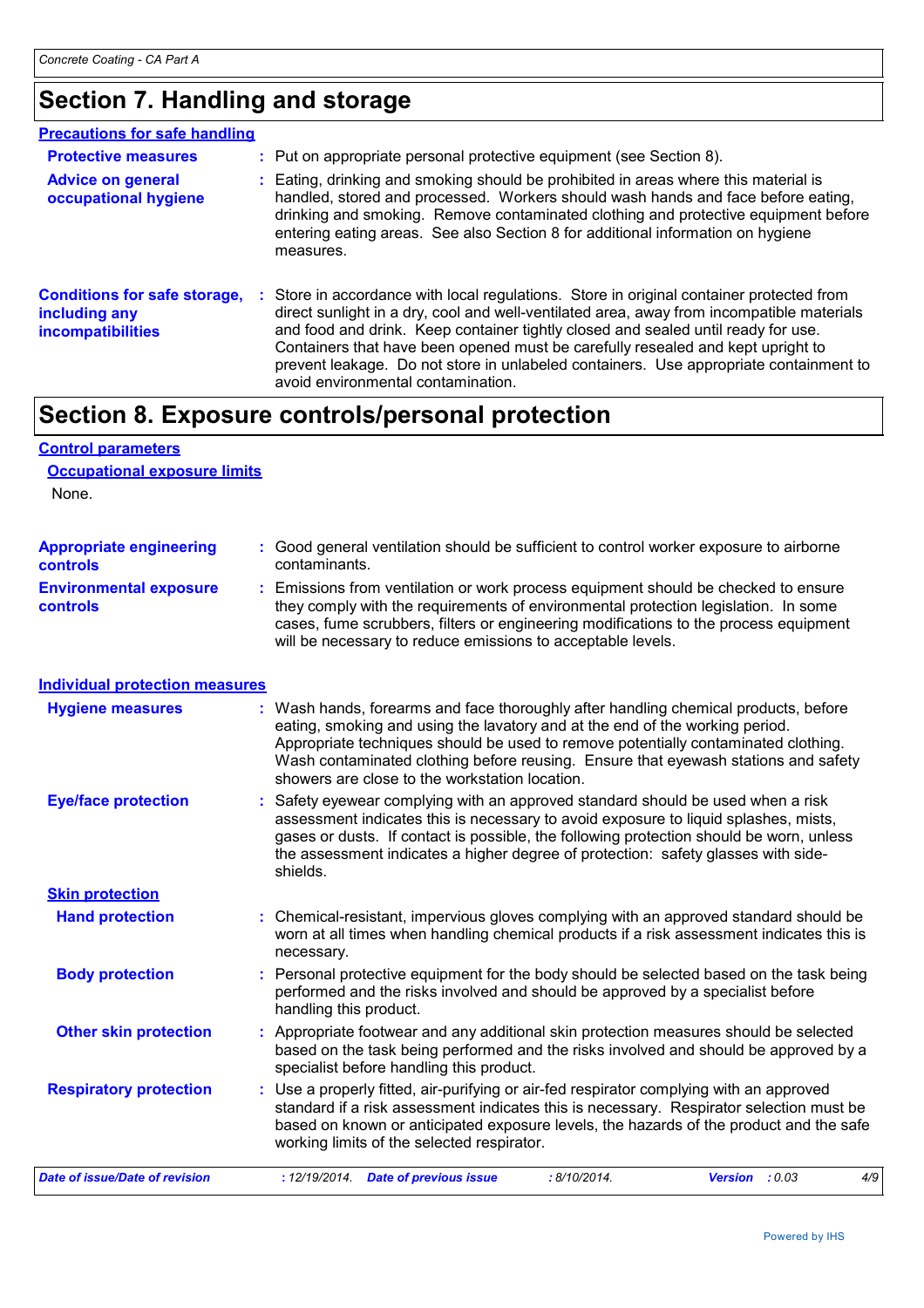## **Section 9. Physical and chemical properties**

| <b>Appearance</b>                                                                                                                               |         |                                           |
|-------------------------------------------------------------------------------------------------------------------------------------------------|---------|-------------------------------------------|
| <b>Physical state</b>                                                                                                                           |         | : Liquid                                  |
| <b>Color</b>                                                                                                                                    |         | : Opaque White                            |
| Odor                                                                                                                                            |         | $:$ Mild.                                 |
| <b>Odor threshold</b>                                                                                                                           |         | : Not available                           |
| pH                                                                                                                                              | : 8.6   |                                           |
| <b>Melting point</b>                                                                                                                            |         | : $0^{\circ}$ C (32 $^{\circ}$ F)         |
| <b>Boiling point</b>                                                                                                                            |         | : $100^{\circ}$ C (212 $^{\circ}$ F)      |
| <b>Flash point</b>                                                                                                                              |         | : Closed cup: >93.334°C (>200°F)          |
| <b>Evaporation rate</b>                                                                                                                         |         | : Not available                           |
| <b>Flammability (solid, gas)</b>                                                                                                                |         | : Not available                           |
| Lower and upper explosive<br>(flammable) limits                                                                                                 |         | : Not available                           |
| <b>Vapor pressure</b>                                                                                                                           |         | $:$ <4 kPa (<30 mm Hg) [room temperature] |
| <b>Vapor density</b>                                                                                                                            |         | : $<$ 1 [Air = 1]                         |
| <b>Specific gravity</b>                                                                                                                         |         | : $1.03$ g/cm <sup>3</sup>                |
| <b>Solubility</b>                                                                                                                               |         | : Not available                           |
| <b>Partition coefficient: n-</b><br>octanol/water                                                                                               |         | : Not available                           |
| <b>Auto-ignition temperature</b>                                                                                                                |         | : Not available                           |
| <b>Viscosity</b>                                                                                                                                |         | : Not available                           |
| <b>VOC content</b>                                                                                                                              | $: 1\%$ |                                           |
| VOCs are calculated following the requirements under 40 CFR, Part 59, Subpart C for Consumer Products and Subpart D for Architectural Coatings. |         |                                           |

# **Section 10. Stability and reactivity**

| <b>Reactivity</b>                            | : No specific test data related to reactivity available for this product or its ingredients.              |
|----------------------------------------------|-----------------------------------------------------------------------------------------------------------|
| <b>Chemical stability</b>                    | : The product is stable.                                                                                  |
| <b>Possibility of hazardous</b><br>reactions | : Under normal conditions of storage and use, hazardous reactions will not occur.                         |
| <b>Conditions to avoid</b>                   | : No specific data.                                                                                       |
| <b>Incompatible materials</b>                | : No specific data.                                                                                       |
| <b>Hazardous decomposition</b><br>products   | : Under normal conditions of storage and use, hazardous decomposition products should<br>not be produced. |

| Date of issue/Date of revision | : 12/19/2014 Date of previous issue |  | : 8/10/2014. | <b>Version</b> : 0.03 |  | 5/9 |
|--------------------------------|-------------------------------------|--|--------------|-----------------------|--|-----|
|--------------------------------|-------------------------------------|--|--------------|-----------------------|--|-----|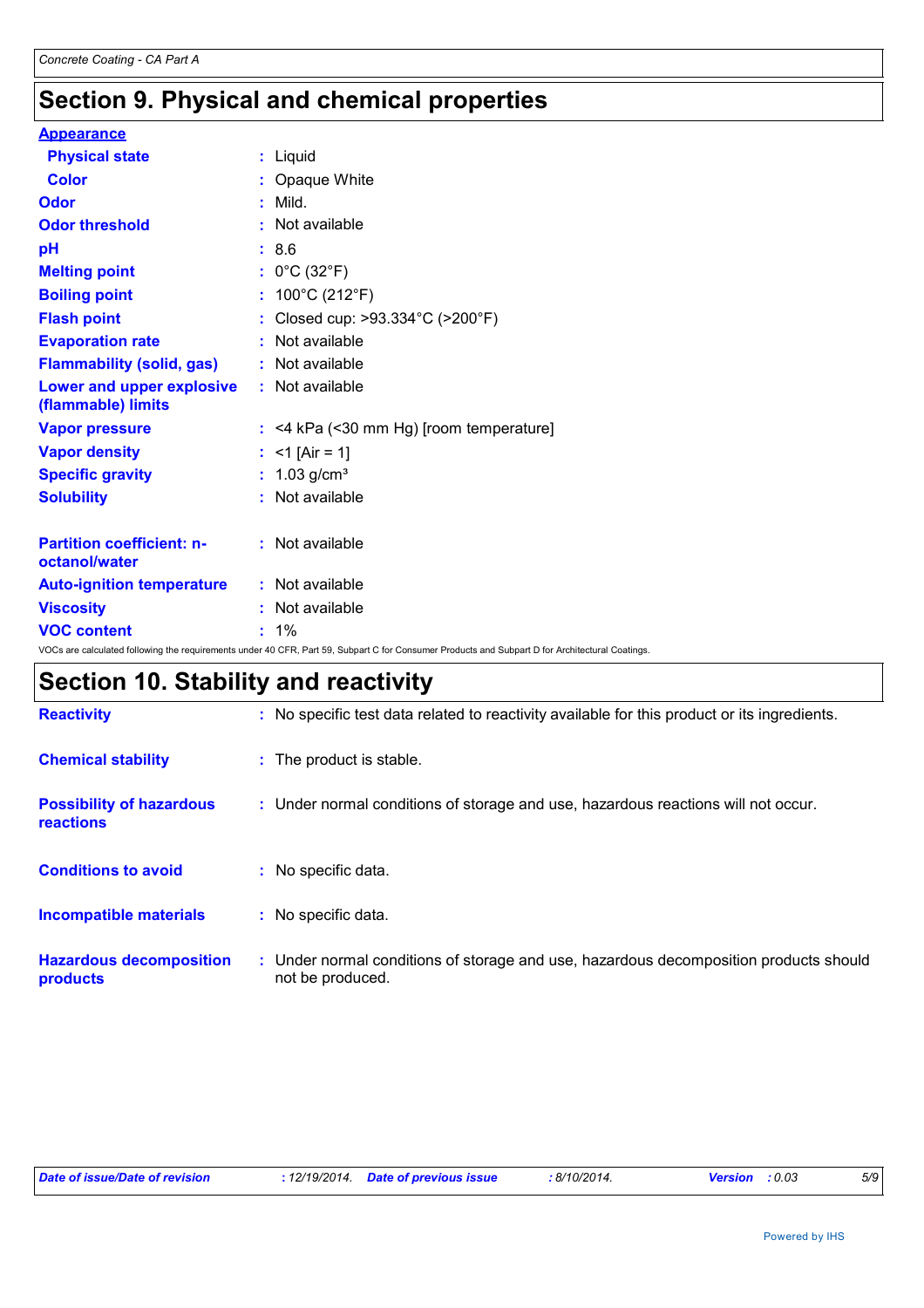### **Section 11. Toxicological information**

#### **Information on toxicological effects**

**Acute toxicity**

Not available.

#### **Irritation/Corrosion**

Not available.

#### **Sensitization**

Not available.

#### **Mutagenicity**

Not available.

#### **Carcinogenicity**

Not available.

#### **Reproductive toxicity**

Not available.

#### **Teratogenicity**

Not available.

#### **Specific target organ toxicity (single exposure)**

Not available.

#### **Specific target organ toxicity (repeated exposure)** Not available.

**Aspiration hazard**

Not available.

#### **Information on the likely routes of exposure :** Not available

| <b>Potential acute health effects</b> |                                                     |
|---------------------------------------|-----------------------------------------------------|
| <b>Eye contact</b>                    | : No known significant effects or critical hazards. |
| <b>Inhalation</b>                     | : No known significant effects or critical hazards. |
| <b>Skin contact</b>                   | : No known significant effects or critical hazards. |
| <b>Ingestion</b>                      | : No known significant effects or critical hazards. |

#### **Symptoms related to the physical, chemical and toxicological characteristics**

| <b>Eye contact</b>  | : No specific data. |
|---------------------|---------------------|
| <b>Inhalation</b>   | : No specific data. |
| <b>Skin contact</b> | : No specific data. |
| <b>Ingestion</b>    | : No specific data. |

### **Delayed and immediate effects and also chronic effects from short and long term exposure**

| <b>Short term exposure</b>            |                 |
|---------------------------------------|-----------------|
| <b>Potential immediate</b><br>effects | : Not available |
| <b>Potential delayed effects</b>      | : Not available |
| <b>Long term exposure</b>             |                 |

| Date of issue/Date of revision |
|--------------------------------|
|--------------------------------|

*Date of issue/Date of revision* **:** *12/19/2014. Date of previous issue : 8/10/2014. Version : 0.03 6/9*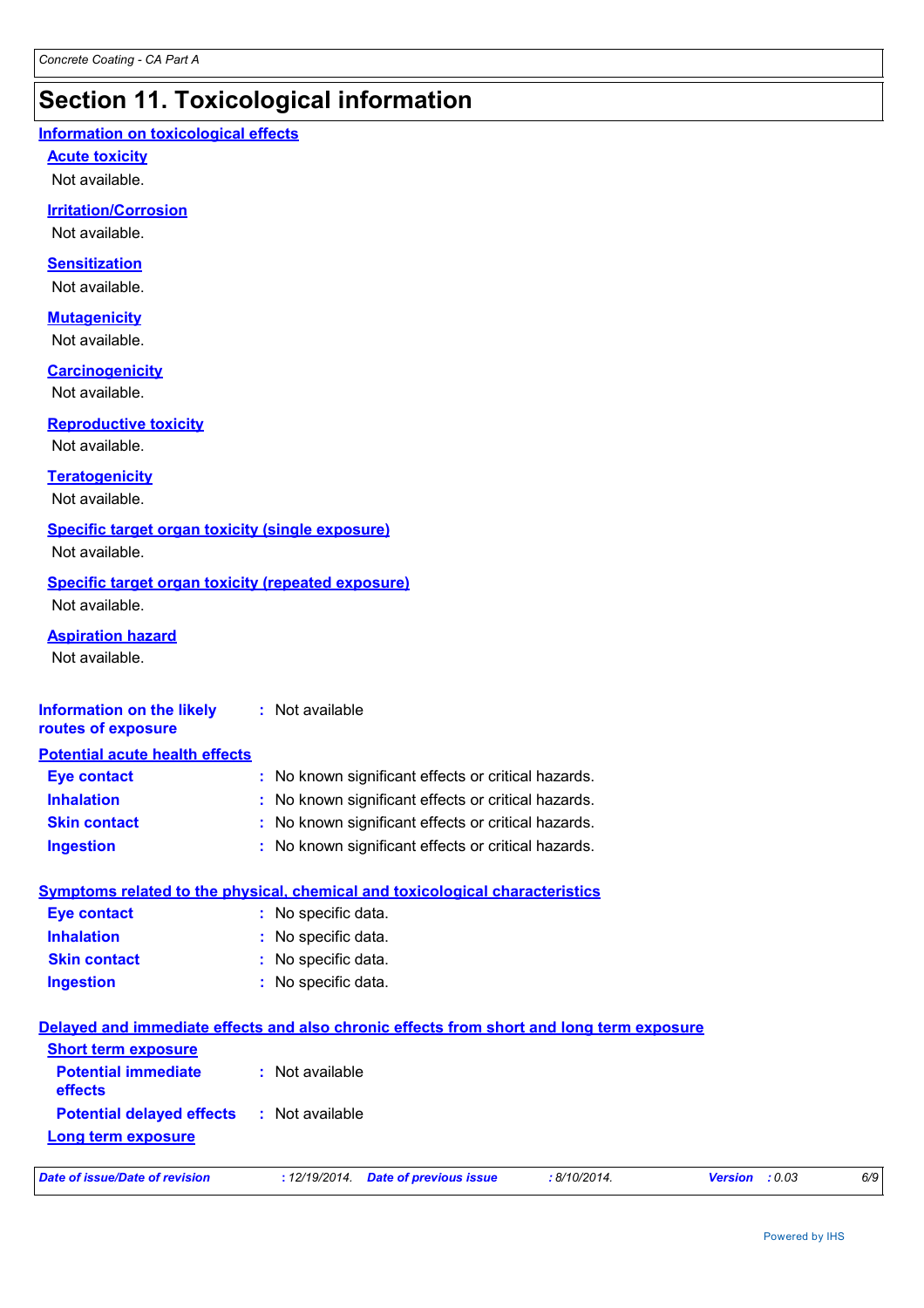### **Section 11. Toxicological information**

| <b>Potential immediate</b><br>effects            | $:$ Not available                                   |
|--------------------------------------------------|-----------------------------------------------------|
| <b>Potential delayed effects : Not available</b> |                                                     |
| <b>Potential chronic health effects</b>          |                                                     |
| Not available.                                   |                                                     |
| General                                          | : No known significant effects or critical hazards. |
| <b>Carcinogenicity</b>                           | : No known significant effects or critical hazards. |
| <b>Mutagenicity</b>                              | : No known significant effects or critical hazards. |
| <b>Teratogenicity</b>                            | : No known significant effects or critical hazards. |
| <b>Developmental effects</b>                     | : No known significant effects or critical hazards. |
| <b>Fertility effects</b>                         | : No known significant effects or critical hazards. |
|                                                  |                                                     |

#### **Numerical measures of toxicity**

| <b>Acute toxicity estimates</b> |                  |
|---------------------------------|------------------|
| Route                           | <b>ATE value</b> |
| <b>Oral</b>                     | 49210.8 mg/kg    |

### **Section 12. Ecological information**

#### **Toxicity**

Not available.

#### **Persistence and degradability**

Not available.

#### **Bioaccumulative potential**

Not available.

#### **Mobility in soil**

**Soil/water partition coefficient (K**<sub>oc</sub>) **:** Not available

**Other adverse effects** : No known significant effects or critical hazards.

### **Section 13. Disposal considerations**

| <b>Disposal methods</b>        | : The generation of waste should be avoided or minimized wherever possible. Disposal<br>of this product, solutions and any by-products should at all times comply with the<br>requirements of environmental protection and waste disposal legislation and any<br>regional local authority requirements. Dispose of surplus and non-recyclable products<br>via a licensed waste disposal contractor. Waste should not be disposed of untreated to<br>the sewer unless fully compliant with the requirements of all authorities with jurisdiction.<br>Waste packaging should be recycled. Incineration or landfill should only be considered<br>when recycling is not feasible. This material and its container must be disposed of in a<br>safe way. Empty containers or liners may retain some product residues. Avoid<br>dispersal of spilled material and runoff and contact with soil, waterways, drains and<br>sewers. |            |                            |     |
|--------------------------------|----------------------------------------------------------------------------------------------------------------------------------------------------------------------------------------------------------------------------------------------------------------------------------------------------------------------------------------------------------------------------------------------------------------------------------------------------------------------------------------------------------------------------------------------------------------------------------------------------------------------------------------------------------------------------------------------------------------------------------------------------------------------------------------------------------------------------------------------------------------------------------------------------------------------------|------------|----------------------------|-----|
| Date of issue/Date of revision | <b>Date of previous issue</b><br>: 12/19/2014.                                                                                                                                                                                                                                                                                                                                                                                                                                                                                                                                                                                                                                                                                                                                                                                                                                                                             | :8/10/2014 | - : 0 03<br><b>Version</b> | 7/9 |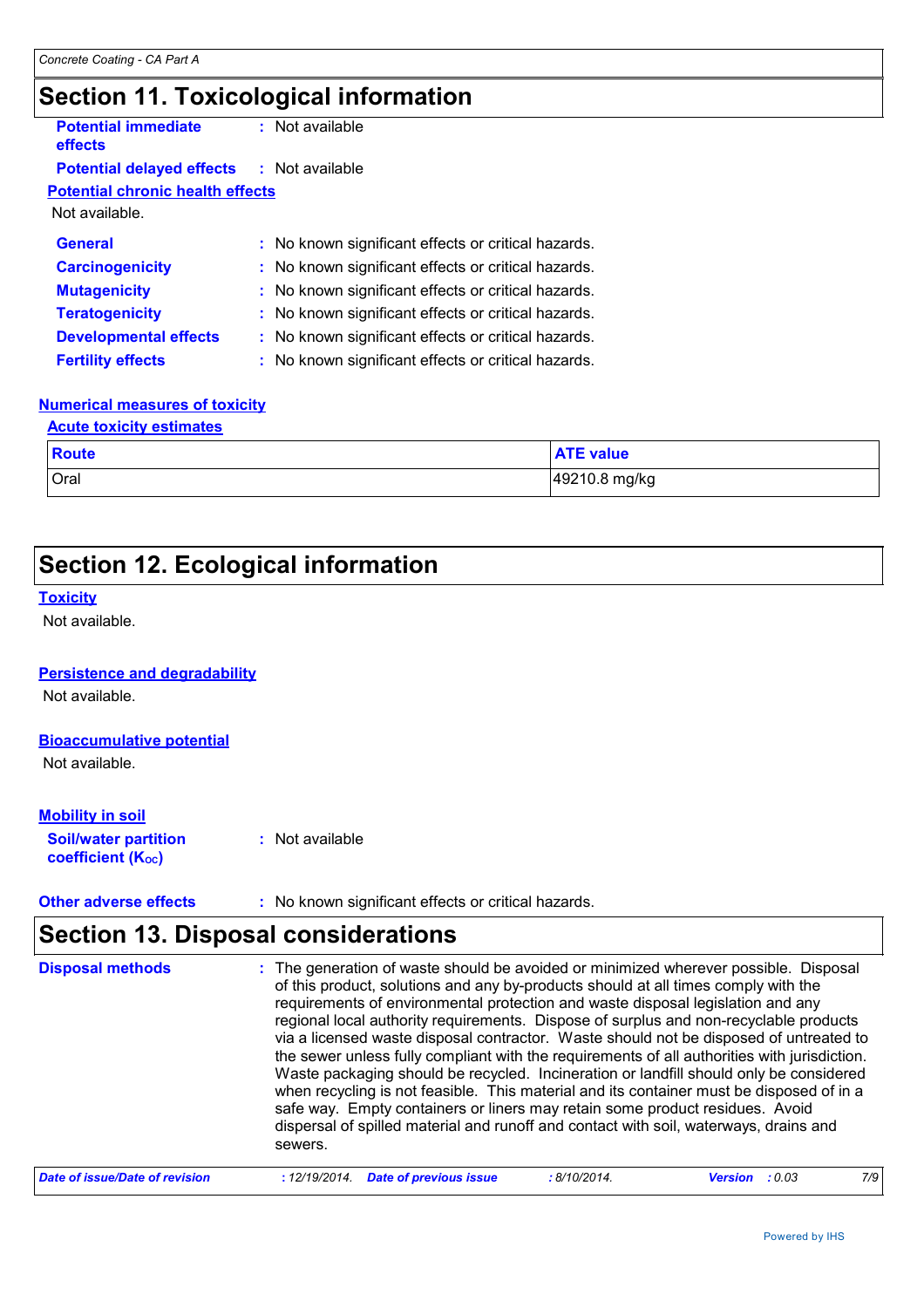### **Section 14. Transport information**

|                                      | <b>DOT Classification</b> | <b>IMDG</b>   | <b>IATA</b>              |
|--------------------------------------|---------------------------|---------------|--------------------------|
| <b>UN number</b>                     | Not regulated             | Not regulated | Not regulated            |
| <b>UN proper shipping</b><br>name    | $\overline{\phantom{a}}$  |               |                          |
| <b>Transport hazard</b><br>class(es) | $\overline{\phantom{0}}$  |               |                          |
| <b>Packing group</b>                 | $\overline{\phantom{a}}$  | -             | $\overline{\phantom{a}}$ |
| Environmental<br>hazards             | No.                       | No.           | No.                      |
| <b>Additional</b><br>information     | $\overline{\phantom{0}}$  |               |                          |

**Special precautions for user : Transport within user's premises: always transport in closed containers that are** upright and secure. Ensure that persons transporting the product know what to do in the event of an accident or spillage.

**Transport in bulk according :** Not available. **to Annex II of MARPOL 73/78 and the IBC Code**

### **Section 15. Regulatory information**

**U.S. Federal regulations : United States inventory (TSCA 8b)**: All components are listed or exempted.

| <b>Clean Air Act Section 112</b><br>(b) Hazardous Air<br><b>Pollutants (HAPs)</b> | : Not listed     |
|-----------------------------------------------------------------------------------|------------------|
| <b>SARA 311/312</b>                                                               |                  |
| <b>Classification</b>                                                             | : Not applicable |
| <b>Composition/information on ingredients</b>                                     |                  |
| No products were found.                                                           |                  |

#### **State regulations**

**International regulations**

**Canada inventory :** All components are listed or exempted.

### **Section 16. Other information**

#### **Hazardous Material Information System (U.S.A.)**



| Date of issue/Date of revision |  | : 12/19/2014. Date of previous issue | : 8/10/2014. | <b>Version</b> : 0.03 |  |
|--------------------------------|--|--------------------------------------|--------------|-----------------------|--|
|--------------------------------|--|--------------------------------------|--------------|-----------------------|--|